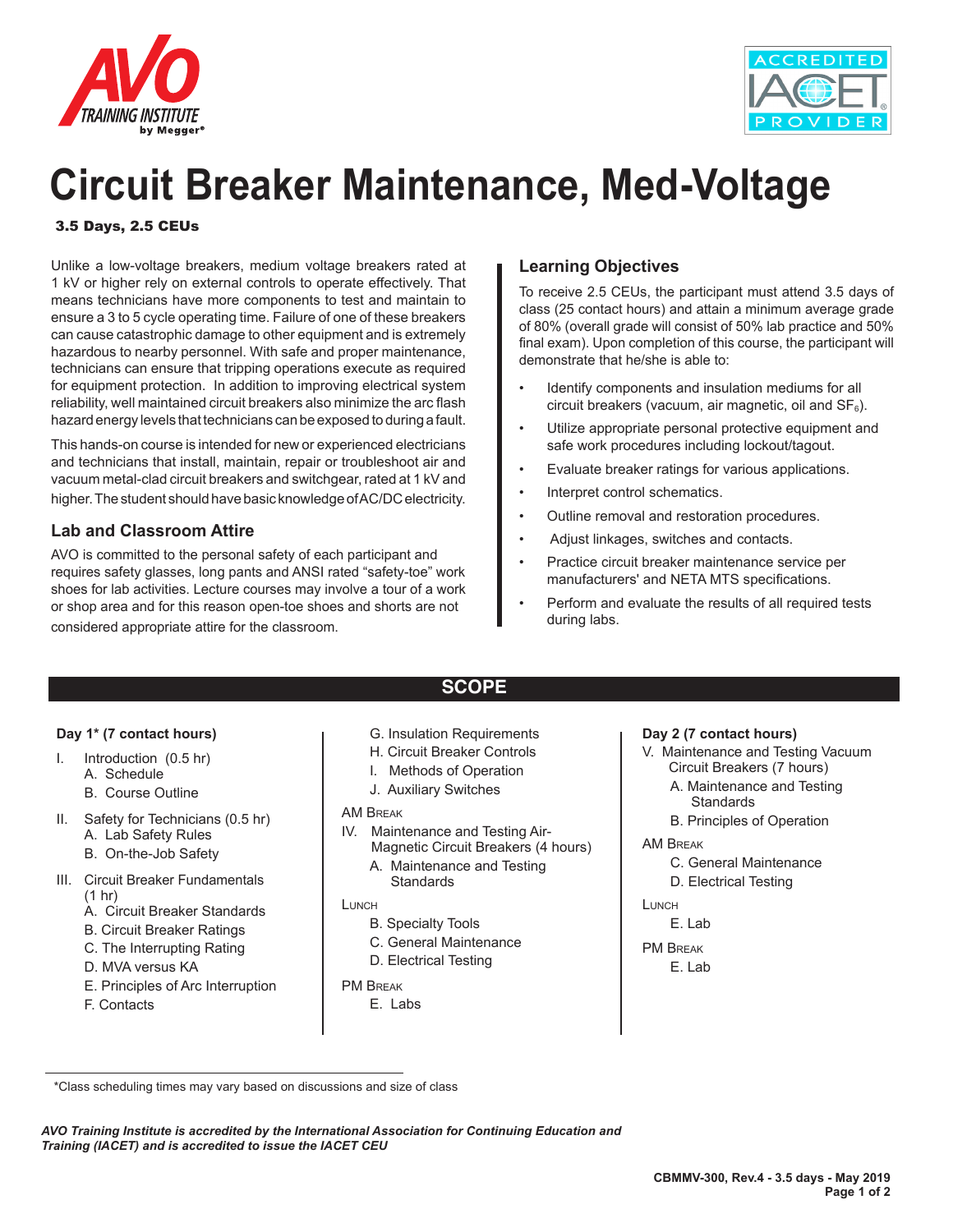# **Circuit Breaker Maintenance, Med-Voltage**

3.5 Days, 2.5 CEUs

**SCOPE**

| Day 3 (7 contact hours)<br>VI. Oil Circuit Breaker Maintenance and<br>Testing (7 hours)<br>A. Maintenance/Testing Standards<br><b>B.</b> Inspections/Test<br>Procedures<br><b>AM BREAK</b>                                                                                                    |
|-----------------------------------------------------------------------------------------------------------------------------------------------------------------------------------------------------------------------------------------------------------------------------------------------|
| C. Oil Circuit Breaker Types<br>D. Oil Circuit Breaker Construction<br>E. Bushings<br>F. Current Transformers                                                                                                                                                                                 |
| LUNCH<br>G. Oil Circuit Breaker Maintenance<br>H. Power Factor Testing of Oil<br><b>Circuit Breakers</b>                                                                                                                                                                                      |
| <b>PM BREAK</b><br>I. Lab                                                                                                                                                                                                                                                                     |
| Day 4 (Half Day) (4 contact hours)<br>VII. Circuit Breaker Cell Maintenance<br>and Control Circuitry (3 hours)<br>A. Switchgear Cell Configurations<br><b>B. Switchgear Maintenance</b><br>C. Maintenance Intervals<br>D. Switchgear Cell Maintenance<br>E. Circuit Breaker Control Circuitry |
| <b>AM BREAK</b><br>VIII. Conclusion (1 hour)<br>A. Review<br><b>B.</b> Final Exam                                                                                                                                                                                                             |